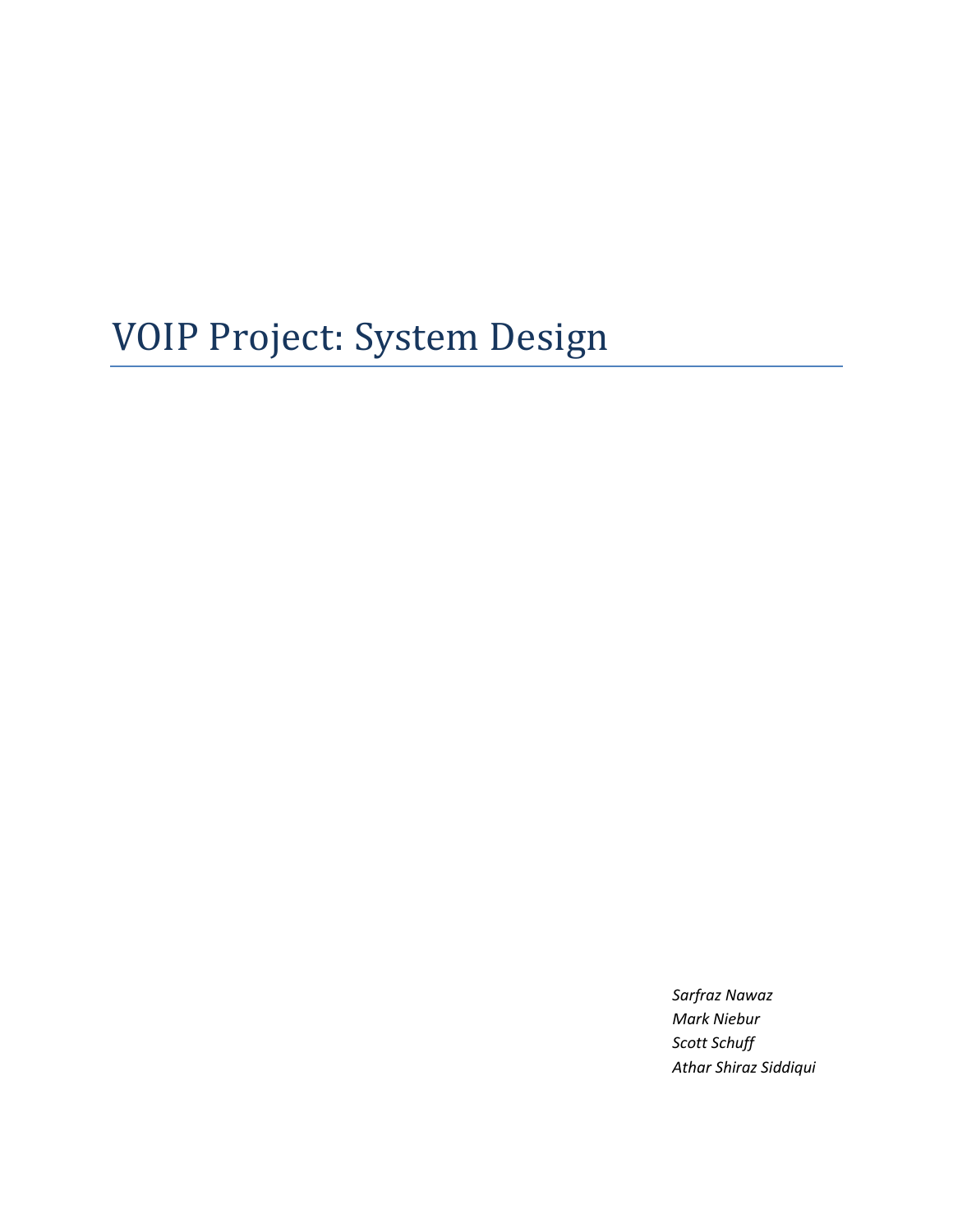# *Overview*

The purpose of this document is to describe in detail the design of our CSEE 4840 semester project: a voice-over-IP soft-phone. The document is divided into 3 main parts. Part I covers the design of the industry standard network protocols and application logic that we will use to implement VOIP. Part II covers the design of the system software for the phone, and finally part III covers the hardware design.

Before we dive into the detailed design of each of these sections, we should first talk about the high level system requirements. The requirements for a soft-phone device are the following:

- A way to "pick up" the phone, dial a number, and see who you are dialing
- A way for the phone to ring
- A way to speak into the phone
- A way to transmit/receive voice data
- A way to hear the person on the other end
- A way to hang up

In our system, these requirements will be correspondingly implemented by:

- A PS2 keyboard and the 2-line LCD display
- A speaker connected to the DE2 audio out, and the LCD
- A microphone connected to the DE2 audio in
- An Ethernet connection
- The same speaker used for ring
- The PS2 keyboard

To implement the system, we will use a NIOS II processor on the Altera FPGA, with a software "stack" that looks roughly as shown in the figure below. In the top layer, we have the VOIP application,

including the network protocols and application logic. This will be built on the system software layer, which provides a C environment, a BSD sockets API for the network communication (via the TCP/IP stack), a small operating system for threading and synchronization, and drivers that abstract away the hardware details. At the lowest level, we have hardware peripherals, implemented on the FPGA, to drive the various



human interface and communications components listed above.

With the high level picture now in place, we dive into the details of each of the 3 main system layers.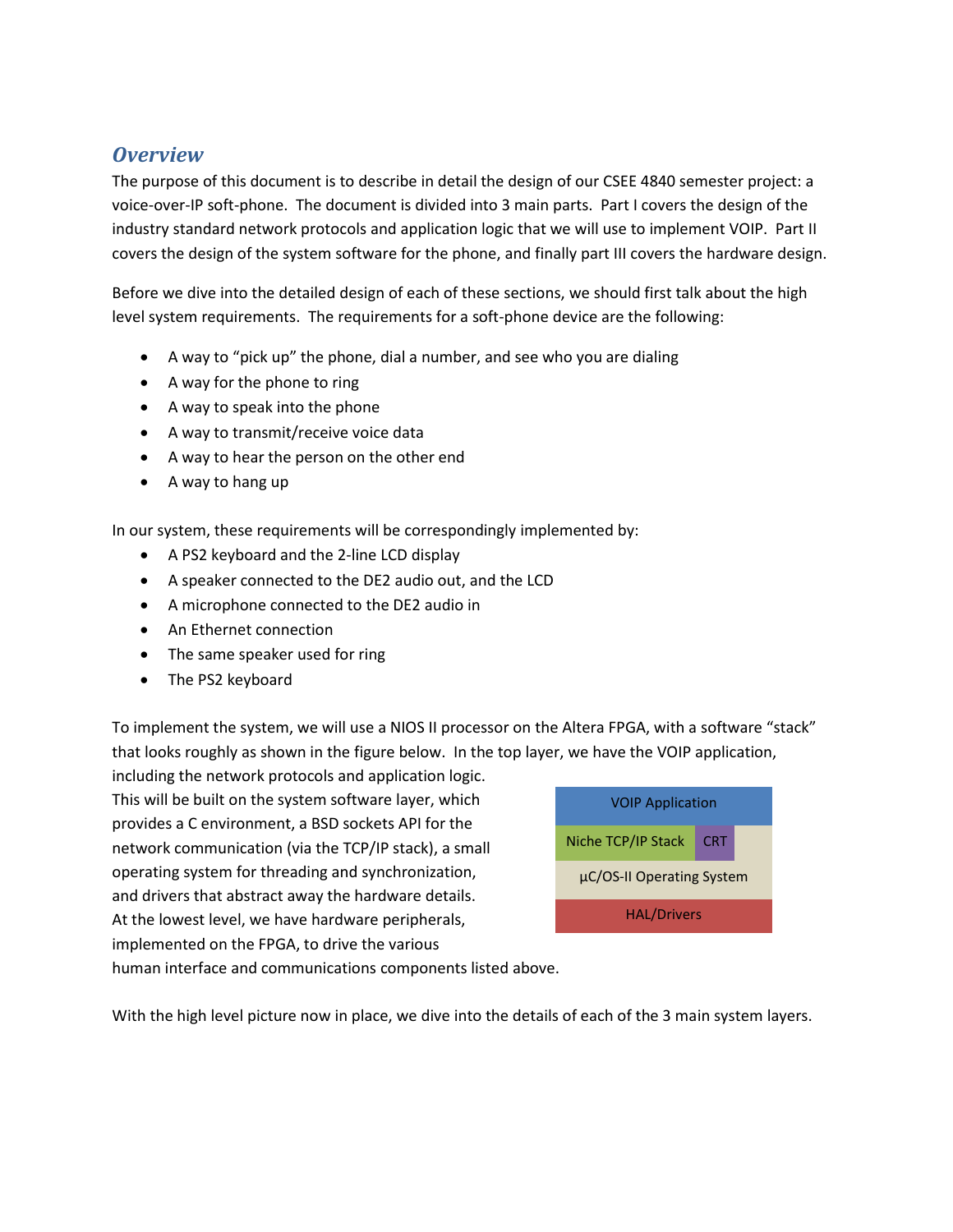# **Part I: VOIP Application Layer**

## **The VOIP Module**

The VoIP module in the project would be implemented using a SIP/RTP based VoIP soft phone. The SIP protocol would be used to establish, modify, and terminate voice sessions. It encapsulates the SIP connection packets in TCP packets (using the socket API supported on the Niche Stack, provided by Altera via the BSP builder) and connects to the receiver FPGA soft phone. The actual data, comprising of voice packets would be communicated by transferring and receiving RTP based voice packets encapsulated in UDP packets (using the UDP Runtime Library), using the other half of the application module.

## **Session Initiation Protocol (SIP)**

SIP is an application-layer control (signaling) protocol for creating, modifying, and terminating sessions with one or more participants. These sessions include Internet telephone calls, multimedia distribution, and multimedia conferences. SIP invitations used to create sessions carry session descriptions that allow participants to agree on a set of compatible media types. SIP makes use of elements called proxy servers to help route requests to the user's current location, authenticate and authorize users for services, implement provider call-routing policies, and provide features to users.

SIP is not a vertically integrated communications system. SIP is rather a component that can be used with other IETF protocols to build a complete multimedia architecture. We plan to use Real-Time Transport Protocol (RTP) for transporting voice data (additional would use RTP Control Protocol RTCP for providing QoS). SIP should be used in conjunction with other protocols in order to provide complete services to the users. However, the basic functionality and operation of SIP does not depend on any of these protocols.

Figure below shows an example of a SIP message exchange between two users, Alice and Bob. In this example, Alice uses a soft phone to call Bob on his SIP phone over the Internet. Also shown are two SIP proxy servers that act on behalf of Alice and Bob to facilitate the session establishment.

SIP is based on an HTTP-like request/response transaction model. Each transaction consists of a request that invokes a particular method, or function, on the server and at least one response. In this example, the transaction begins with Alice's soft phone sending an INVITE request addressed to Bob's SIP URI. Since the soft phone does not know the location of Bob or the SIP server in the biloxi.com domain, the soft phone sends the INVITE to the SIP server that serves Alice's domain, atlanta.com. In this example, the proxy server receives the INVITE request and sends a 100 (Trying) response back to Alice's soft phone. The 100 (Trying) response indicates that the INVITE has been received and that the proxy is working on her behalf to route the INVITE to the destination. The atlanta.com proxy server locates the proxy server at biloxi.com, obtains the IP address of the biloxi.com proxy server and forwards the request. The biloxi.com proxy server receives the INVITE and responds with a 100 (Trying) response back to the atlanta.com proxy server to indicate that it has received the INVITE and is processing the request. Bob's SIP phone receives the INVITE and alerts Bob to the incoming call from Alice so that Bob can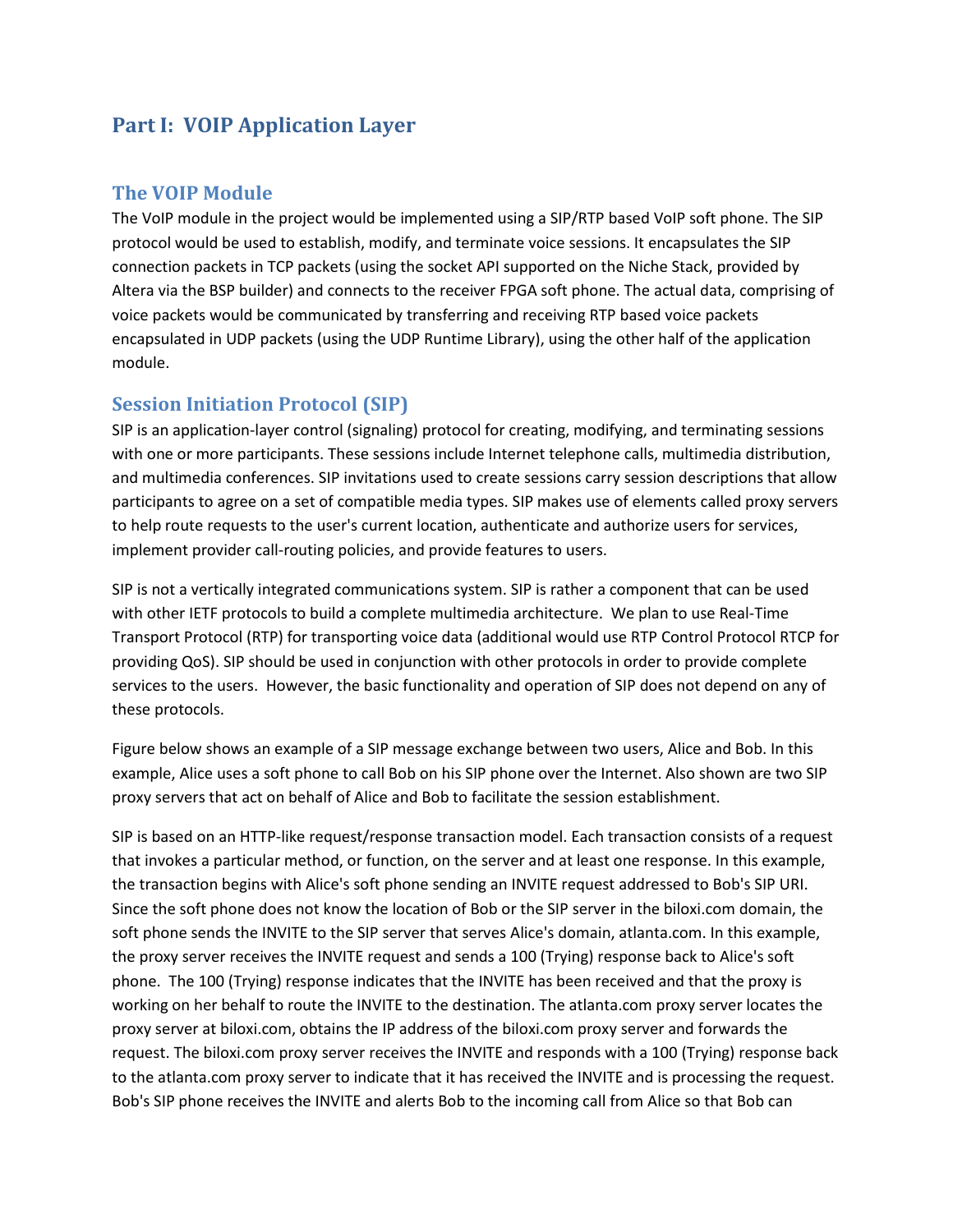decide whether to answer the call, that is, Bob's phone rings. Bob's SIP phone indicates this in a 180 (Ringing) response, which is routed back through the two proxies in the reverse direction. When Alice's soft phone receives the 180 (Ringing) response, it passes this information to Alice, perhaps using an audio ring back tone or by displaying a message on Alice's screen. In this example, Bob decides to answer the call. When he picks up the handset, his SIP phone sends a 200 (OK) response to indicate that the call has been answered. The 200 (OK) contains a message body, in our case the RTP packets. If Bob did not wish to answer the call or was busy on another call, an error response would have been sent instead of the 200 (OK), which would have resulted in no media session being established.

We plan to either establish a peer to peer connection on a local network between the sender and the receiver, by running a local sip server. If we could connect to the internet then we get URIs from http://iptel.org to identify the sender and the receiver.



## **Real Time Transport Protocol (RTP)**

RTP is a real-time end-to-end transport protocol. However, considering RTP as a transport protocol may be misleading because it is mostly used upon UDP, which is also considered as a transport protocol. On the other hand, RTP is very closely coupled to the application it carries. So, RTP is best viewed as a framework that applications can use to implement a new single protocol. RTP doesn't guarantee timely delivery of packets, nor does it keep the packets in sequence. RTP gives the responsibility for recovering lost segments and re-sequencing of the packets for the application layer. RTP provides the features -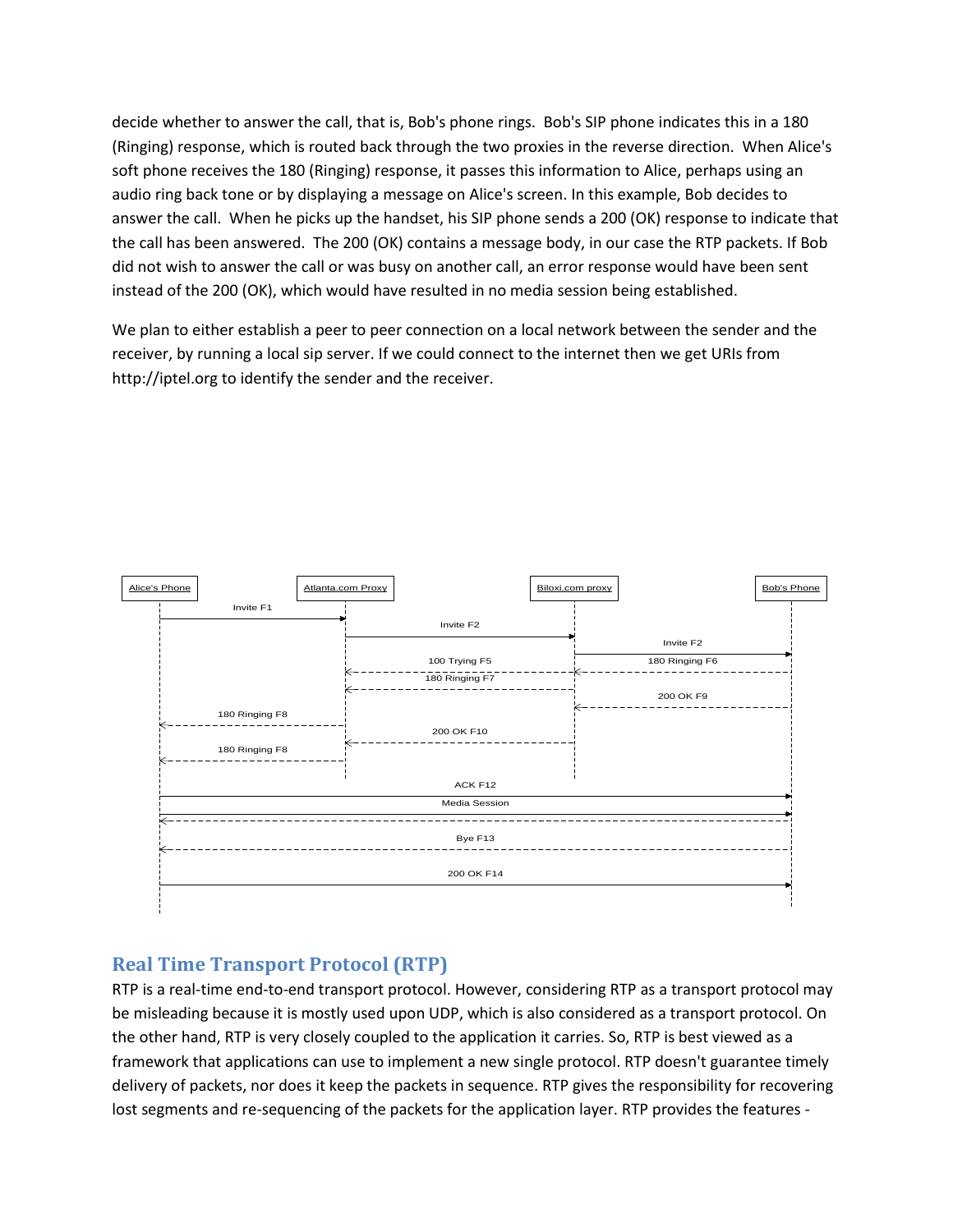Payload type identification, Source identification, Sequence numbering and Time stamping, which are required by most multimedia applications. The accompanying RTP Control Protocol (RTCP) provides feedback of the quality of the data delivery and information about session participants. A RTP session usually is composed of a RTP port number (UDP port), a RTCP port number (consecutive UDP port) and the participant's IP address.

Following illustrates the placement of this protocol in the header:



- talk spurts
- sender identification
- synchronization
- **•** loss detection
- segmentation and reassembly
- security (encryption)

The RTP packet format (Table 1) is in detail reviewed in the table below:

|                                          |  |  | CC | M | PТ | Sequence<br>Number |  |
|------------------------------------------|--|--|----|---|----|--------------------|--|
| Timestamp                                |  |  |    |   |    |                    |  |
| Synchronization source (SSRC) identifier |  |  |    |   |    |                    |  |
| Contributing source (SSRC_1) identifier  |  |  |    |   |    |                    |  |
| .                                        |  |  |    |   |    |                    |  |
| Contributing source (SSRC_1) identifier  |  |  |    |   |    |                    |  |
| PAYLOAD                                  |  |  |    |   |    |                    |  |

The first 32 bits of the header consists of several control bits. The version number (V) is currently 2. The padding bit (P) indicates if there is padding octets inserted at the end of this packet. Padding may be required by some applications with fixed length packet sizes. The extension (X) bit indicates if there is an experimental extension after the fixed header. The count field (CC) tells the number of contributing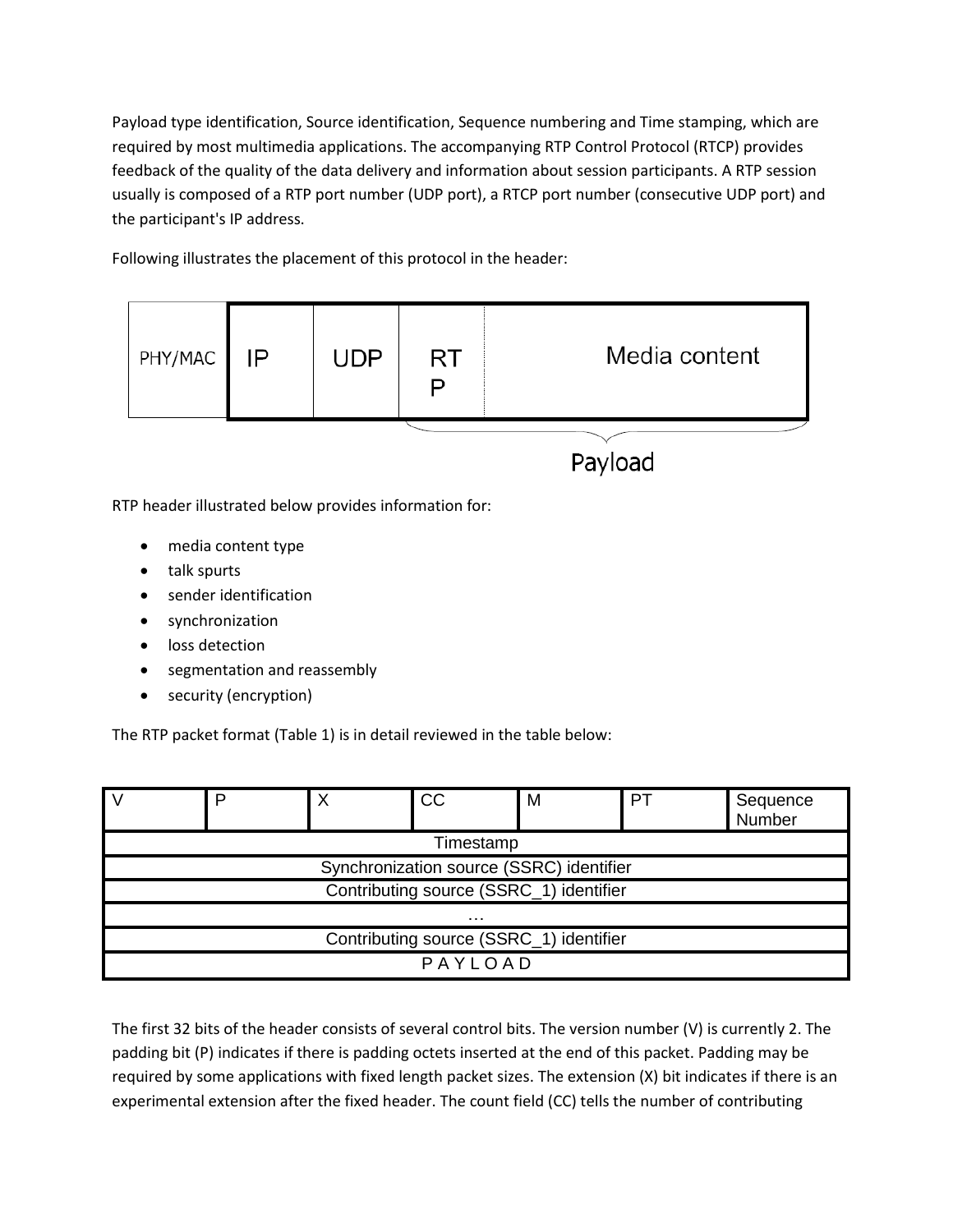source identifiers (CSRC) following the fixed header. The marker bit (M) may be used as general marker. The payload type (PT) field identifies the payload format. The sequence number is an incrementing counter which is started by a source from a random number. The timestamp corresponds to the generation instant of the first octet in the payload. The synchronization source identifier (SSRC) is a randomly generated value that uniquely identifies the source within a session. Even if it is very unlikely that two sources generate the same SSRC number, every RTP implementation should have a mechanism to cope with this chance. Following the fixed header there are one or more contributing source identifiers which are supplied by the mixer and the payload.

#### **RTP Control Protocol**

The RTP data transport is augmented by a control protocol (RTCP), which provides the RTP session participants feedback on the quality of the data distribution. The underlying protocol must provide multiplexing of the data and control packets, with UDP this is usually implemented using separate port numbers. The format of the RTCP packets is fairly similar to RTP packets, f.g. the type indication is at the same location. The main functions of the RTCP are - QoS monitoring and congestion control, Identification, Session size estimation and scaling. The RTCP packets contain direct information for quality-of-service monitoring.

# **Part II: System Software Design**

#### **Overview**

It is the primary goal of the system software (and hardware) to provide a comfortable abstraction to the VOIP application layer, so that it may focus on the application logic and communications protocols. This section describes the design of the system layer and its various elements, and the considerations that went into the design process. For reference, a high level block diagram of the system looks as shown at right.



#### **CPU**

We will use the fastest available NIOS II processor, with no MMU or MPU, and a small data cache. The OS we plan to use, µC/OS-II, does not support paging anyway, so an MMU would be a waste. This CPU is expected to fit easily on the Cyclone II FPGA along with additional hardware peripherals and controllers.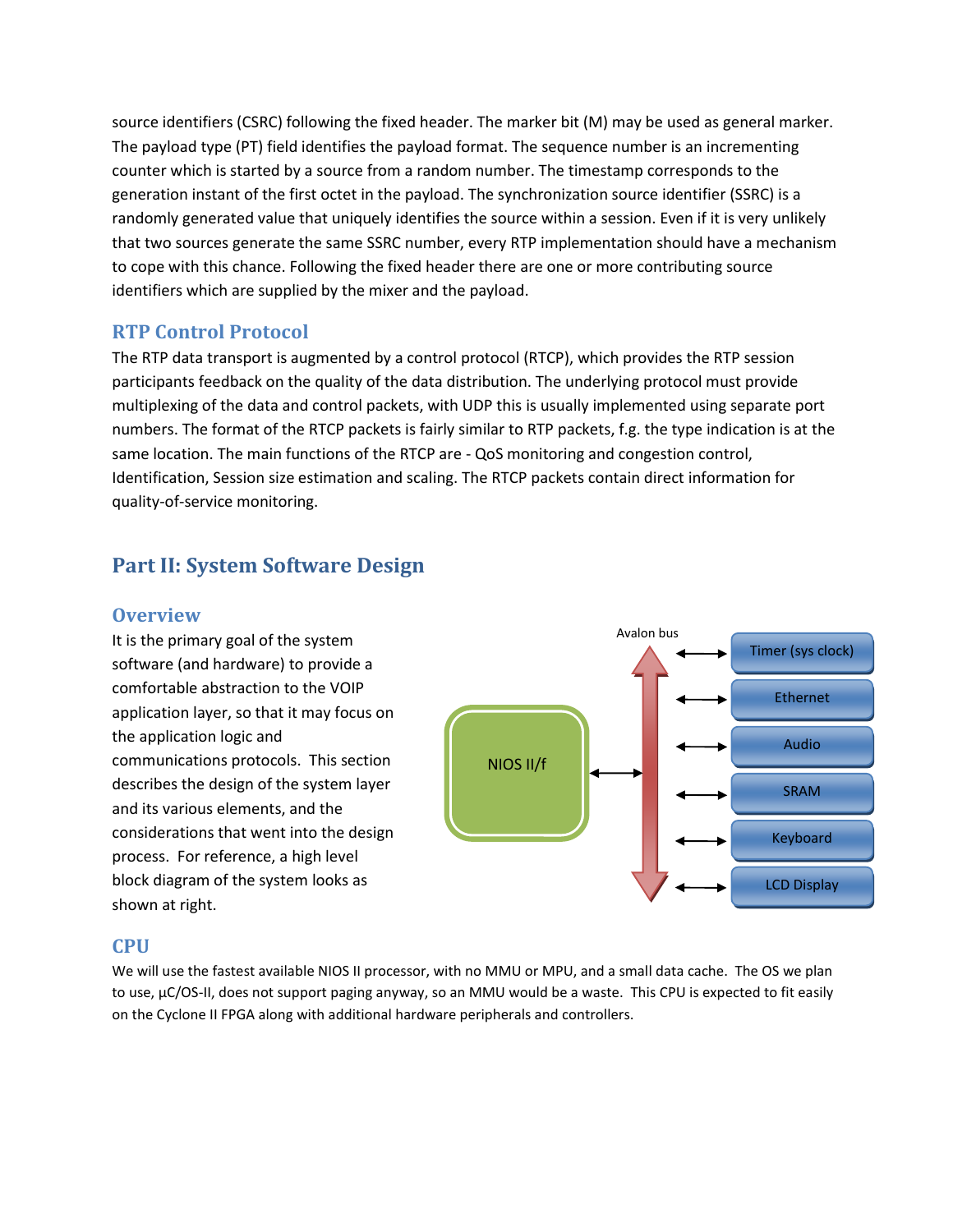#### **Memory**

We plan to use the 512k SRAM chip on the DE2 board for code and data. Note that some peripherals will have additional buffer memory, and the NIOS II on the FPGA will include cache memory, and may be outfitted with a small amount of TCM (tightly coupled memory) for performance sensitive code if necessary.

#### **OS**

We plan to use the µC/OS-II operating system provided by the Altera NIOS board support package (BSP) builder. This provides multi-threading to the TCP/IP stack, system software, as well as the VOIP application. Threads are needed for the network stack, and allow the system software to keep ISRs very short (offloading their main processing to system threads). This provides good (read: small) interrupt latency, which keeps everything running smoothly.

#### **TCP/IP Stack**

We plan to use the Niche stack, also provided by Altera via the BSP builder. Note that this package requires the µC/OS-II operating system. This stack provides a standard sockets (sometimes called BSD sockets) abstraction to the application for network communication.

#### **CRT**

The C runtime library is provided by the Altera BSP builder via their newlib library, and provides the C environment for the system software and application layer software.

## **Peripheral Drivers**

Peripheral drivers for most peripherals are trivial or already provided. A keyboard driver was given in lab2. The SRAM needs a simple controller (provided by Quartus SOPC builder), but no driver software. The timer is very simple (just set the rate, hook the interrupt, and increment an integer). The audio driver should be fairly simple, but not trivial. Some memory mapped registers will be provided to modify sampling rate, start/stop sampling, etc. Buffered audio will be read and written to/from the peripheral. When the peripheral buffer is half full, the CPU will be interrupted. The interrupt handler will signal a semaphore that wakes a driver thread that reads the data out of the peripheral.

The one potential hiccup here is the Ethernet driver. It appears Altera does not provide a full driver for the DM9000A Ethernet MAC chip on the board, although some sample code is given in an Ethernet "demo" (this was the code used during lab 2). This may take some considerable finessing to make it suitable for the VOIP application, which is mildly timing sensitive.

## **Design Considerations (or, what the hell makes us think this could work?)**

#### **I) Memory Footprint**

The  $\mu$ C/OS-II is a very bare bones operating system, making it perfect for our application. It only supports basic multi-threading and a small set of synchronization primitives and not much else. There is no virtual memory or paging support, and thus no process abstraction, just simple threads. This makes the OS very tiny, but the tradeoff is some of the robustness that the 'big' operating systems provide (if a process crashes it doesn't take down the system or even other processes). The OS was originally designed for small microcontrollers, and indeed runs on 8 bit micros with 4kb of memory. So the memory footprint of the operating system is expected to be tiny (likely less than 16k on the 32 bit NIOS). The TCP/IP stack we have chosen, the NicheStack from interniche technologies [\(www.iniche.com\)](http://www.iniche.com/), is a light TCP/IP stack designed for embedded systems. Interniche claims that a full-featured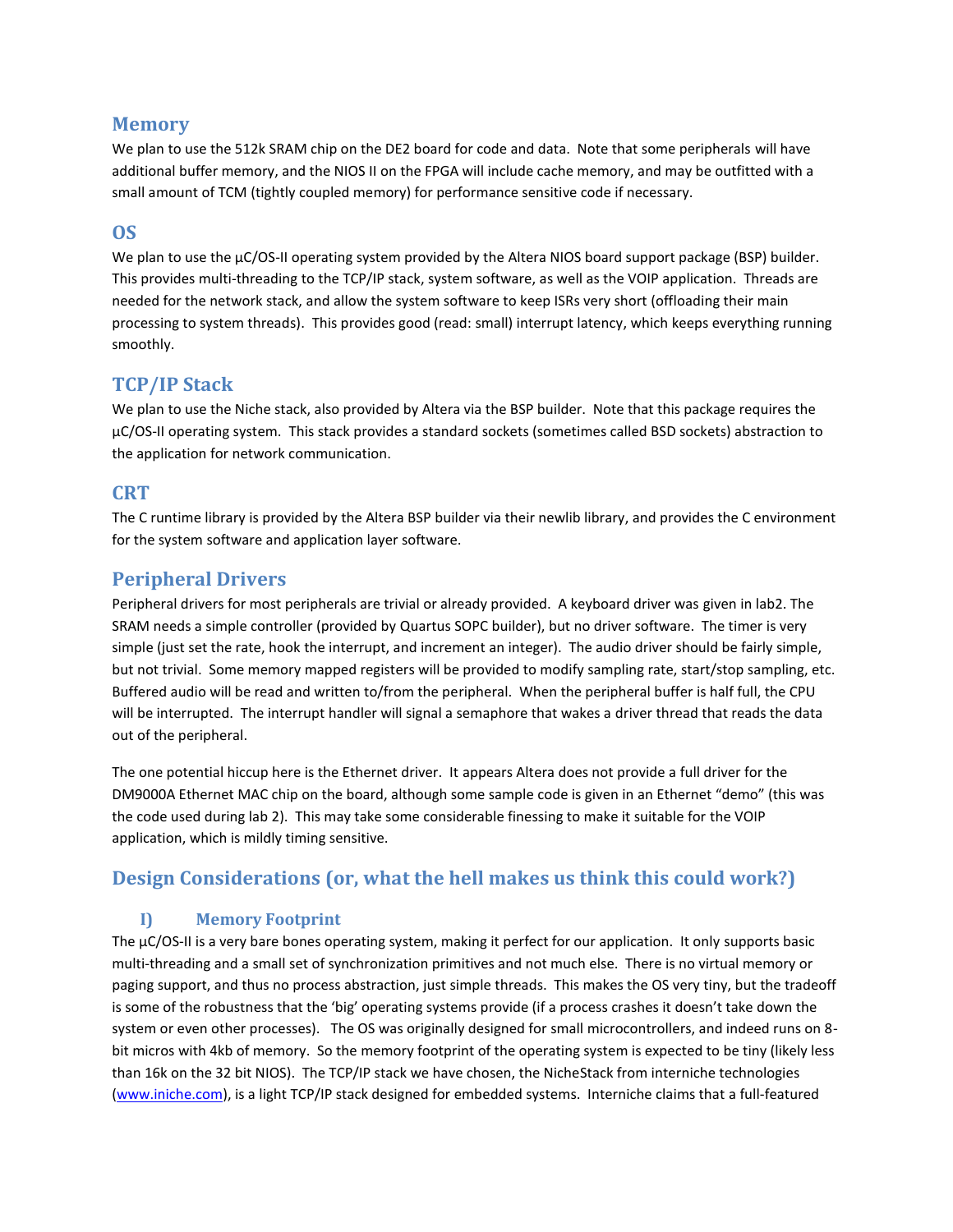configuration of the stack including the sockets API requires about 30k on a 32 bit processor<sup>1</sup>. On top of this the stack must use some amount of memory for a packet pool, etc, but at our modest data rates (roughly 16-20 KB/sec for uncompressed audio), a pool size of 32 packets (48k) should be sufficient. The pool in this case represents several seconds of data, and the NIOS will have no trouble consuming it on that time scale.

System code size in terms of C library, drivers and application code is expected to be fairly modest for our application. We are allowing for a somewhat outrageously conservative estimate of 128k, with an additional 32k for the .const section (read only constant data such as string literals, etc).

Runtime memory consumption of the application should also be quite modest. We expect conservatively 6-8 threads, with varying stack sizes between 4 and 16k. If the average size is a fairly generous 8k, we should use no more than 64k of memory in thread stacks. We plan to use almost no heap memory (at least not dynamically allocated while a VOIP call is in progress). But we will estimate another 64k of heap used.

| <b>Memory consumer</b> | <b>Size</b> |
|------------------------|-------------|
| Constant data space    | 32k         |
| Global data space      | 48k         |
| Stack space            | 64k         |
| Heap space             | 64k         |
| Application code       | 128k        |
| OS & TCP/IP stack code | 64k         |
| TCP/IP packet memory   | 48k         |
| Total                  | 448k        |

The SRAM on the DE2 board is 512k in size. It appears that we should be able to fit within it, with our conservative estimates, with a small amount of room to spare. So that's our plan. On the off chance we blow the limit, we may add a small tightly coupled memory on the FPGA, and offload performance sensitive code and data there (ISRs, any data used by ISRs, etc). Such an approach may be helpful for performance anyway.

## **II) Memory Bandwidth**

Our goal for the memory bandwidth is to be able to move around all the data we need to using the CPU (i.e., without using a DMA). DMA is an extremely effective mechanism for moving data between peripherals and main memory without tying up the CPU, but it does complicate the project in a variety of ways (since we are using a cache), so we are hoping to get away without it. The trick to this is not to busy the processor so much moving data around that we aren't able to do all the processing we need. Since the data rates for the application are modest (about 40KB/sec for the audio data), and we have both instruction and data cache memory on the FPGA keeping the bandwidth demand from the core a bit lower, we think this is reasonable.

#### **III) Interrupt Frequency**

 $\overline{\phantom{a}}$ 

We expect interrupts from the timer, ethernet MAC, audio hardware and keyboard. The keyboard interrupt rate depends on how fast people can type, so it is extremely low (< 10 per second). The timer will be used as a "system clock" (Altera's term, not Scott approved :) for the operating system and we plan to set it for a rate of 1 kHz (although only preempting a running task if it has run for 25-50 system clock ticks). The audio peripheral buffers 128 audio samples before interrupting the processor, which

 $^1$  According to the NichStack IPv4 datasheet. Oddly, a slightly different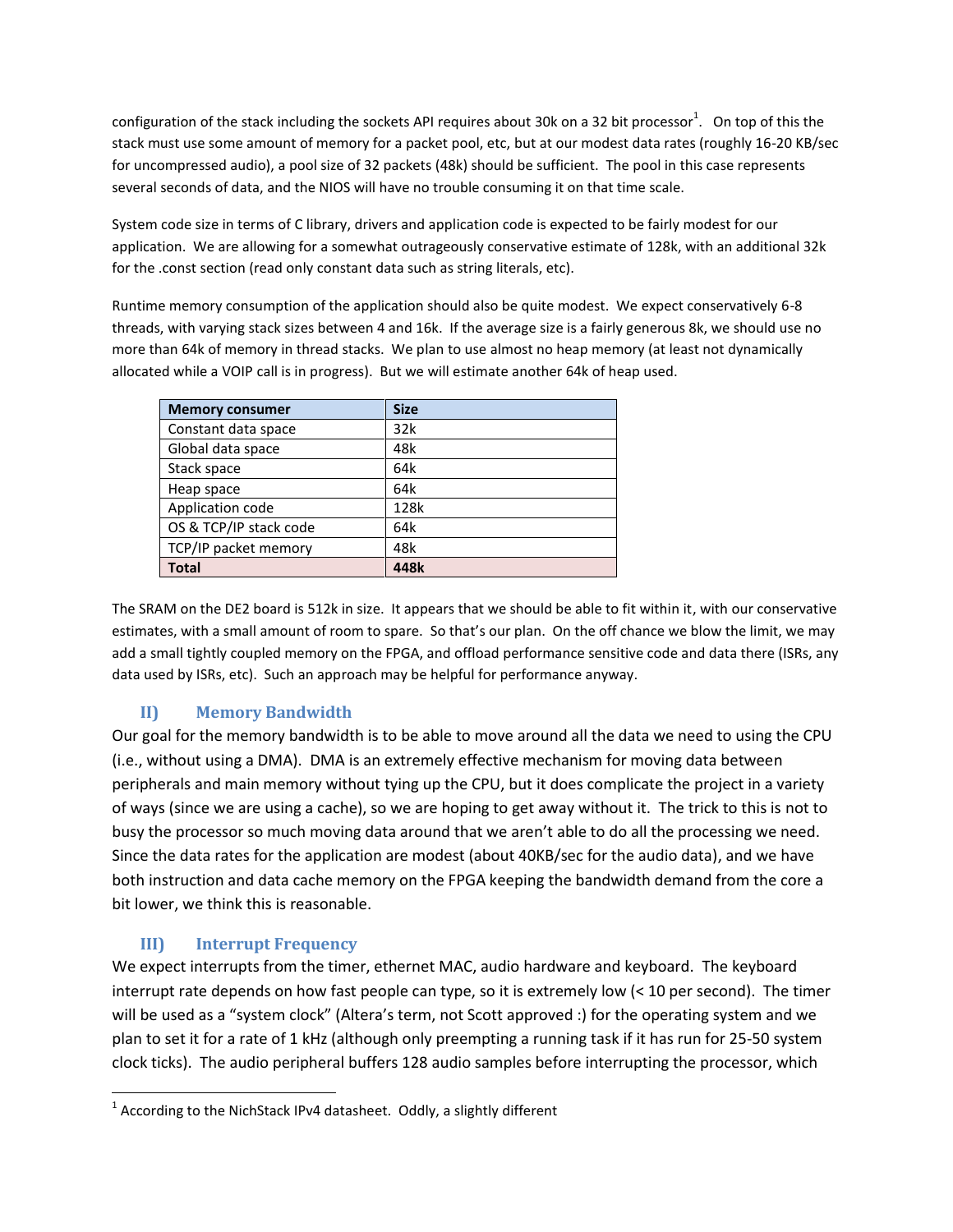translates to an interrupt every 12.5 milliseconds at our sampling rate. The ethernet MAC interrupts for every received packet. At a data rate of 20 kHz for incoming audio, that's actually a very low interrupt rate (< 20 per second if we fill the packets, which we plan to do). So we are talking about approximately 1200-1400 interrupts per second or so. Just as a sanity check, we look at interrupt overhead for the processor and find it is conservatively 200 ticks per interrupt (for NIOS II/f) according to the NIOS II Software developer's handbook (table 8-1). Add in another 400 ticks on average for the ISR body code (this should be a wild exaggeration given that the timer interrupt is only a few ticks of processing usually), and tallying up, we find we are using a CPU load of less than 2% for processing system interrupts. That is a reasonable number (i.e., it could double without any real cause for concern) indicating that this NIOS processor should be quite capable of handling our VOIP system load, with better than 95% of the CPU load available to the application.

# **Part III: System Hardware Design**

## **The LCD Screen**

The on-board LCD screen will be the display device showing call status and connection information. The interface to the LCD screen is either 4 bit or 8 bit parallel with 4 status pins. On the DE2 board, it is set up in the 8 bit configuration. Data must be sent according to the commands below. Please note that the value of RS is 1.



The above picture does one write followed by one read. To do this, data must be presented on the 8 data pins and then the enable line is pulsed. To perform a read, change the R/W line to 1 and wait until the busy signal on DB7 goes to 0, then the data will be presented on the next pulse.

In addition to sending the LCD characters to display, the LCD can also be sent specific commands. This is done by setting the RS line to 0, and then writing or reading on the DB0-7 lines as above. All the possible commands are shown in the table below.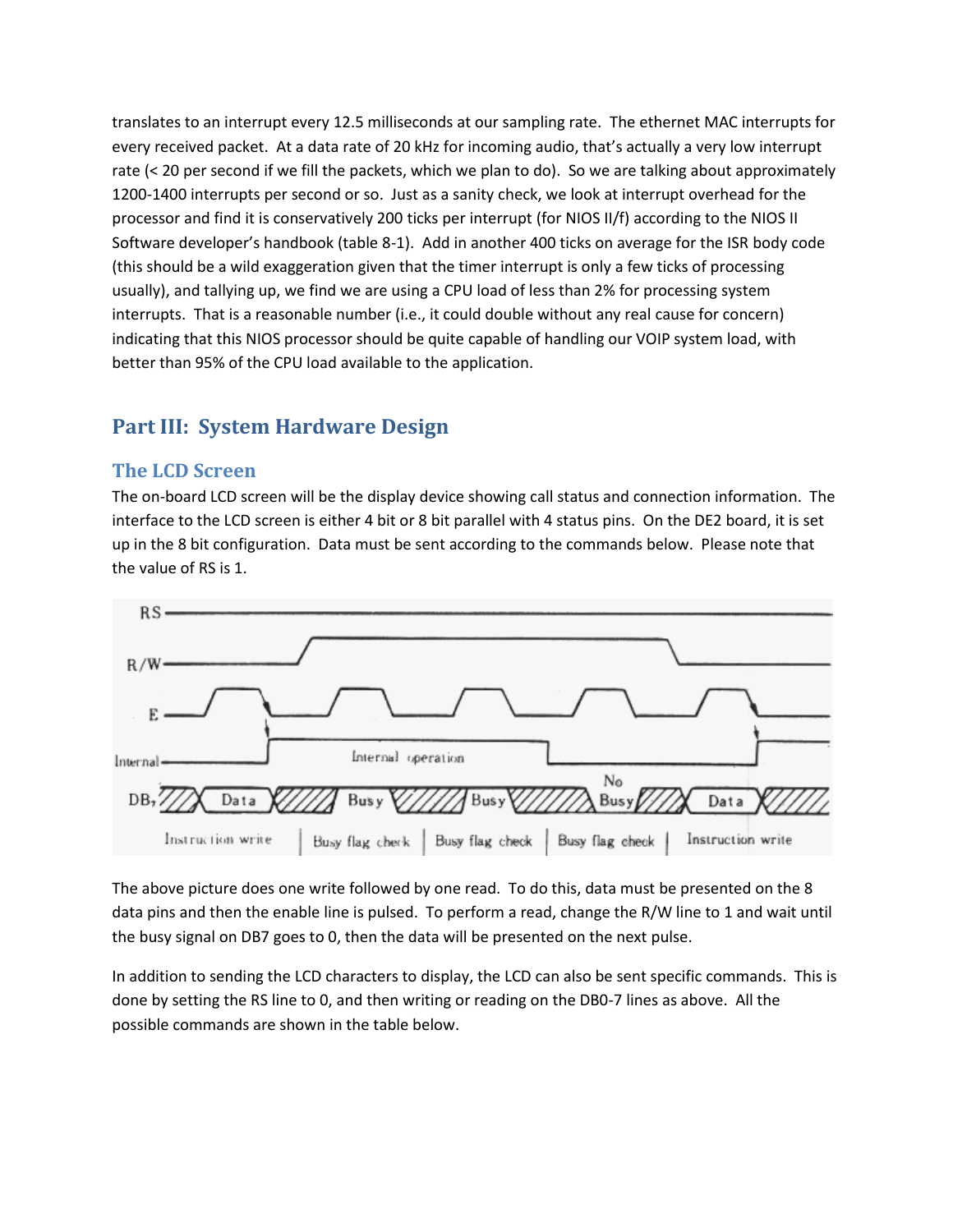| Instruction                                         | Data Bit Value        |
|-----------------------------------------------------|-----------------------|
| Function set (8-bit interface, 2 lines, 5*7 Pixels) | 0x38                  |
| Function set (8-bit interface, 1 line, 5*7 Pixels)  | 0x30                  |
| Function set (4-bit interface, 2 lines, 5*7 Pixels) | 0x28                  |
| Function set (4-bit interface, 1 line, 5*7 Pixels)  | 0x20                  |
| Entry mode set                                      | See Below             |
| Scroll display one character right (all lines)      | 0x1E                  |
| Scroll display one character left (all lines)       | 0x18                  |
| Home (move cursor to top/left character position)   | 0x02                  |
| Move Cursor one character left                      | 0x10                  |
| Move cursor one character right                     | 0x14                  |
| Turn on visible underline cursor                    | 0x0E                  |
| Turn on visible blinking-block cursor               | 0x0F                  |
| Make cursor invisible                               | 0x0C                  |
| Blank the display (without clearing)                | 0x08                  |
| Restore the display (with cursor hidden)            | 0x0C                  |
| Clear screen                                        | 0x01                  |
| Set cursor position (DDRAM address)                 | $80 + \text{address}$ |

For the entry mode, there are four possible configurations.

| Instruction                                                    | Data Bit Value |  |
|----------------------------------------------------------------|----------------|--|
| The cursor decrements and the letters stay in the same place   | 0x04           |  |
| The cursor stays in the same place and the letters shift right | 0x05           |  |
| The cursor increments and the letters stay in the same place   | 0x06           |  |
| The cursor stays in the same place and the letters shift left  | 0x07           |  |

Finally, a picture of the address of all the cursor positions is shown below. In order to move the cursor to a specific location, add the number shown in the desired space below to 0x80 and send that as a command to the LCD.



cursor position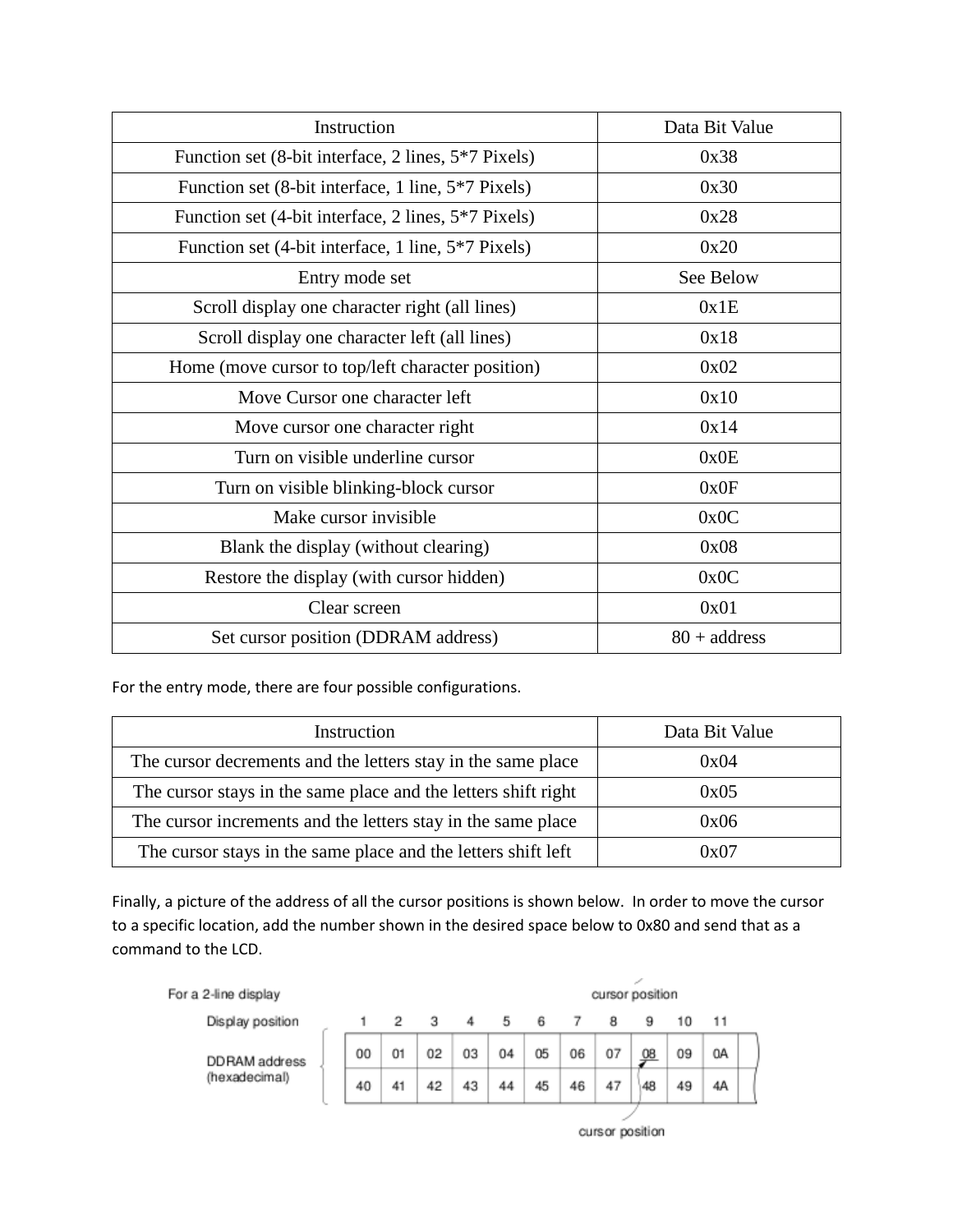## **The Audio Stack**

The audio stack in this project will consist of five discreet components and one wrapper in order to encapsulate these components with a simple interface. The stack is laid out as shown below. The mic in is the output of an ADC that feeds a stream of data to the codec that make up discreet 16 bit samples. The audio codec takes this stream of values and groups them into the 16 bit samples. This is then stored in the audio buffer. When the buffer is half full an interrupt is issued to the processor notifying of the samples. When the processor services the interrupt it will read 256 samples. Any additional samples between when the interrupt is issued and when it is serviced will be put in the other half of the buffer and will be read when the next interrupt is serviced. The speaker out line works exactly opposite to the mic in. 16 bit samples will be taken from the buffer and turned into a stream of single data bits by the audio codec. When the buffer is half empty, an interrupt will be issued to the processor. Since the mic in and the speaker out use the same clock, we can combine both the interrupts into a single interrupt.

The wrapper will group all of these into a single entity so that when it is read, the mic data is sent, and when it is written, the speaker out data is given.



**The audio stack, consisting of the physical devices, codec, memory, data and interrupt lines.**

# **Conclusion**

We have presented here the layered design of our VOIP system: Application Layer, System Layer, and Hardware Layer. We believe that the design elements that we have chosen for each of these layers will lead to a successful implementation, but there are some potential risks we identify here along with potential 'backup' strategies to mitigate these risks.

## **Risks**

- Development time on Ethernet MAC chip (DM9000A driver)
- Possibly outgrowing the 512k SRAM

## **Potential Backup Strategies**

- Re-arrangement of work to continue SIP/RTP protocol development on stable platform (linux) until MAC driver is functioning well.
- Using on-chip (FPGA) TCM or, worst case, use 8MB SDRAM.

#### **Milestones**

- 1. 25%
	- Initiate a SIP connection from Linux.